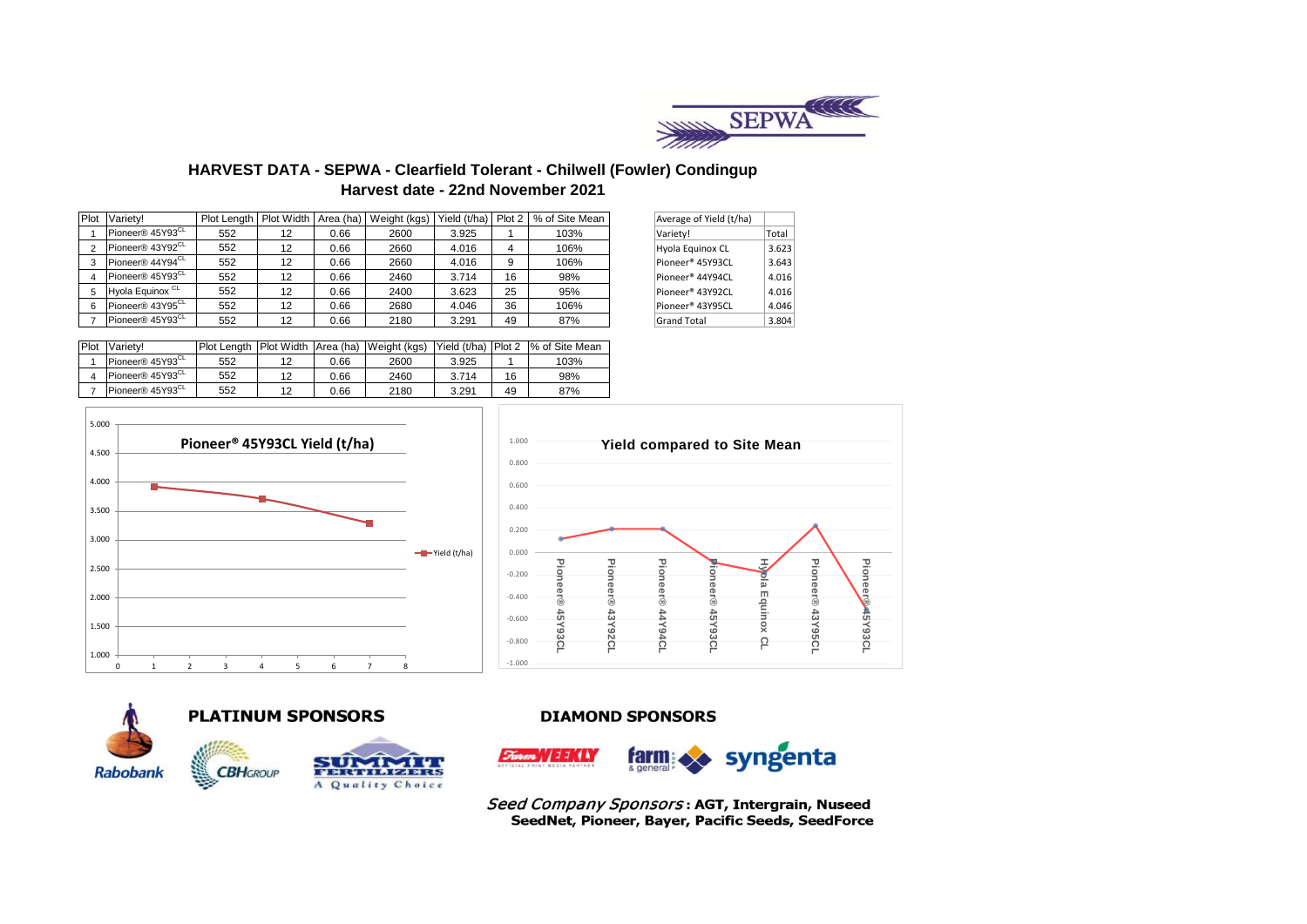



| Plot | Variety                      | Triat                     | Maturity                                | Yield (t/ha)<br>(adj moisture) | % of Site<br>Mean | <b>Protein %</b> | Oil % |
|------|------------------------------|---------------------------|-----------------------------------------|--------------------------------|-------------------|------------------|-------|
|      | Pioneer <sup>®</sup> 45Y93CL | <b>Clearfield, Hybrid</b> | early flowering; mid maturity           | 3.894                          | 103%              | 20.3             | 46.6  |
|      | Pioneer <sup>®</sup> 43Y92CL | Clearfield, Hybrid        | earliest maturity Y Series <sup>®</sup> | 4.024                          | 107%              | 22.2             | 47.3  |
|      | Pioneer <sup>®</sup> 44Y94CL | Clearfield, Hybrid        | early-mid maturity                      | 4.020                          | 107%              | 22.4             | 47.3  |
|      | Pioneer <sup>®</sup> 45Y93CL | <b>Clearfield, Hybrid</b> | early flowering; mid maturity           | 3.682                          | 98%               | 20.2             | 46.1  |
|      | Hyola Equinox CL             | Clearfield, Hybrid        | <b>Mid Maturity</b>                     | 3.615                          | 96%               | 20.4             | 48.1  |
| 6    | Pioneer <sup>®</sup> 43Y95CL | Clearfield, Hybrid        | <b>Mid Maturity</b>                     | 4.016                          | 107%              | 20.3             | 47.1  |
|      | Pioneer <sup>®</sup> 45Y93CL | <b>Clearfield, Hybrid</b> | early flowering; mid maturity           | 3.267                          | 87%               | 20.3             | 47.1  |

*Yield, Protein and Oil adjsuted for moisture - average moisture 6.4 %*

| Site Mean (t/ha)                | 3.804 |
|---------------------------------|-------|
| Probability                     | 0.239 |
| Least significant difference 5% | 1.351 |
| CV <sub>6</sub>                 | 2.3   |

|                          | <b>Site Details</b>      |                 |                      |      |
|--------------------------|--------------------------|-----------------|----------------------|------|
| <b>Soil Description:</b> | Sandy Loam over Clay     |                 | January              | 34.4 |
| Date Sown:               | Saturday, 17 April 2021  |                 | February             | 16.4 |
| <b>Harvest Date:</b>     | Monday, 22 November 2021 |                 | March                | 22.4 |
| <b>Seeding Rate:</b>     | $1.8$ kg/ha              |                 | <b>April</b>         | 28.4 |
|                          |                          |                 | <b>May</b>           | 85.2 |
|                          | <b>Plot Dimenstions</b>  | 2021 (mm)       | June                 | 107. |
| Length (m)               | 400                      |                 | July                 | 40.8 |
| Width (m)                | 12                       |                 | <b>August</b>        | 45.2 |
| Plot Area (ha)           | 0.480                    | RAINFALL        | <b>September</b>     | 48.6 |
| <b>Conversion Factor</b> | 2.08                     |                 | <b>October</b>       | 73.4 |
|                          | Rainfall Data            |                 | <b>November</b>      | 1.6  |
| Growing Season (mm)      | 429.2                    |                 | Total                | 504  |
| Site Yield (t/ha)        | 3.804                    |                 |                      |      |
| kg/mm - Rainfall         | 8.9                      | <b>Station:</b> | <b>DPIRD Bovatup</b> |      |

**CBH**GROUP



**Station:** DPIRD Boyatup

#### **DIAMOND SPONSORS**



## **PLATINUM SPONSORS**

**UMIXIA** 

A Quality Choice





Seed Company Sponsors: AGT, Intergrain, Nuseed SeedNet, Pioneer, Bayer, Pacific Seeds, SeedForce